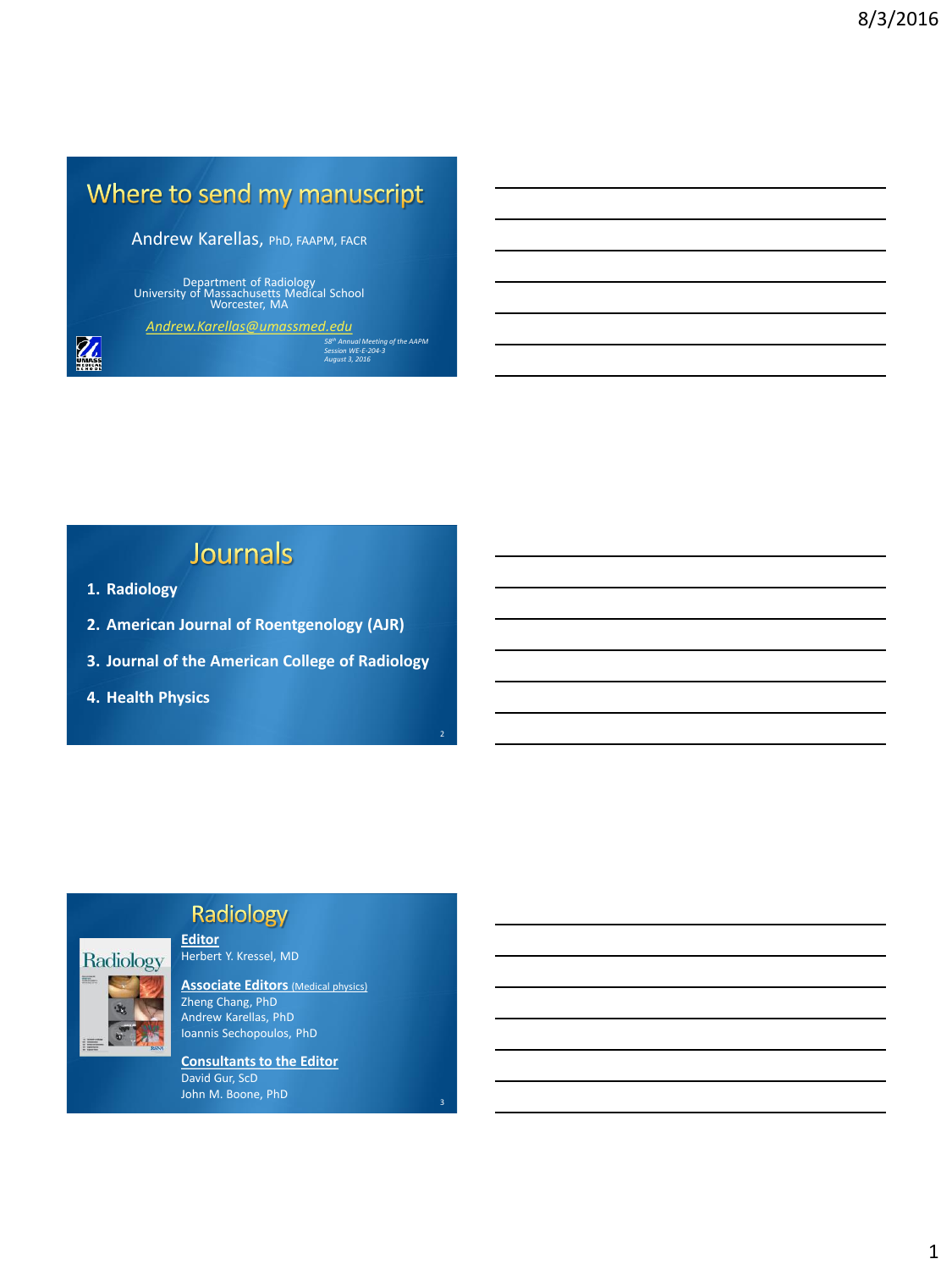### **Policies**

#### Radiology

4

5

- Sole Submission to Radiology
- Redundant Publication
- Scientific Misconduct
- Conflicts of Interest
- Authorship
- Fast-Track Manuscript Processing
- Editorial Pre-Review
- Plagiarism

### **Policies**

### Radiology

- Redundant Manuscript Screening
- Rights and Permissions
- Human and Animal Studies
- Clinical Trial Registration
- License for Use of Images
- Open Access Policy
- Immediate (gold) , after 6 months (green)

## Radiology

## **2016: 6.79 (5 year 7.326) \*Impact Factor**

\*The Impact Factor is calculated by dividing the number of citations in a given year by the total number of articles published in the two previous years. An impact factor of 1 means that, on average, the articles published one or two year ago have been cited one time

\*Journal Citation Reports, Thomson ISI, Reuters 6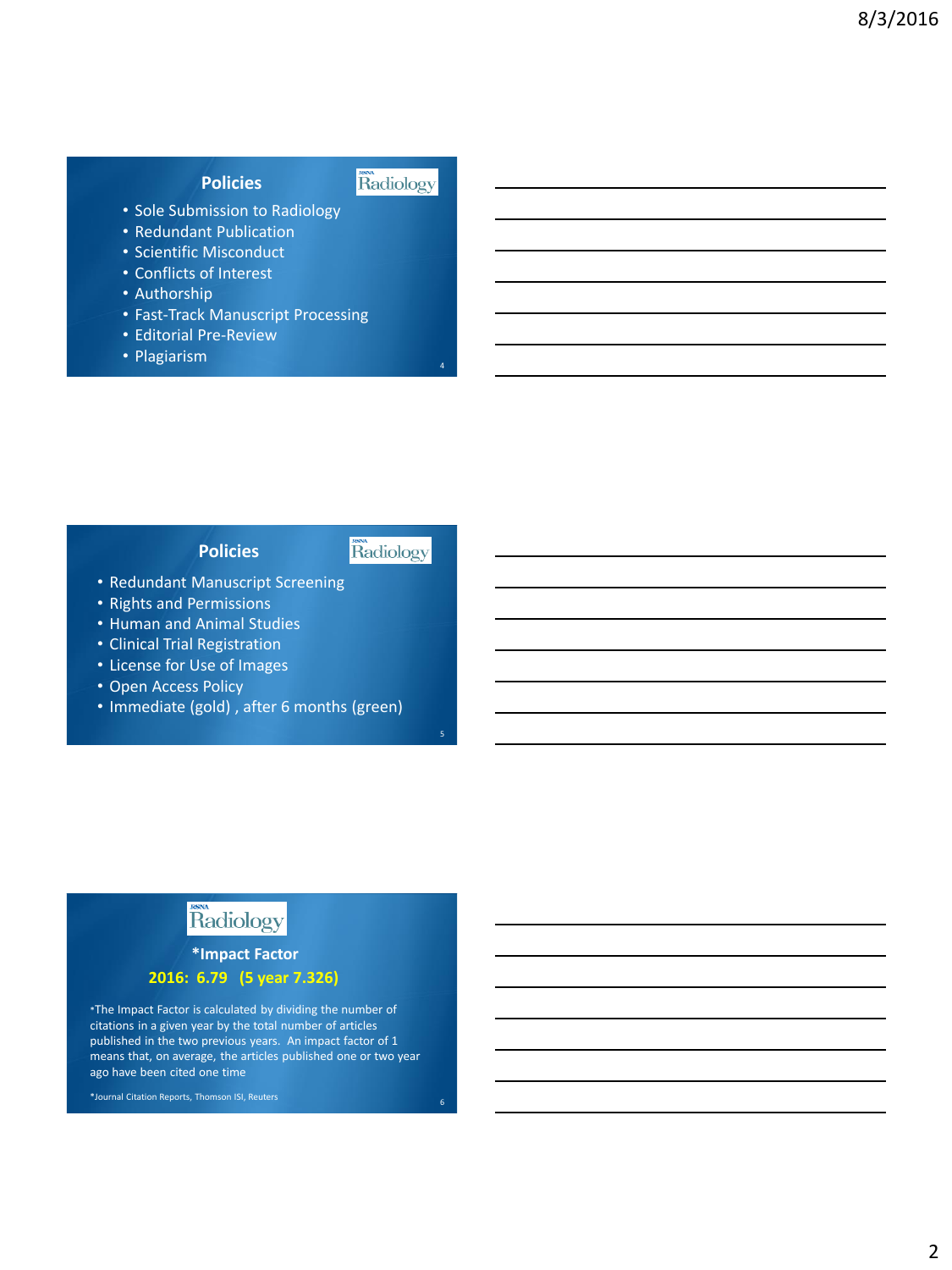## **Manuscript Submissions**

2835 approx. in 2015 2843 submitted in 2014 2811 submitted in 2013 2689 submitted in 2012 2639 submitted in 2011

#### 2015

35% North America 65% International







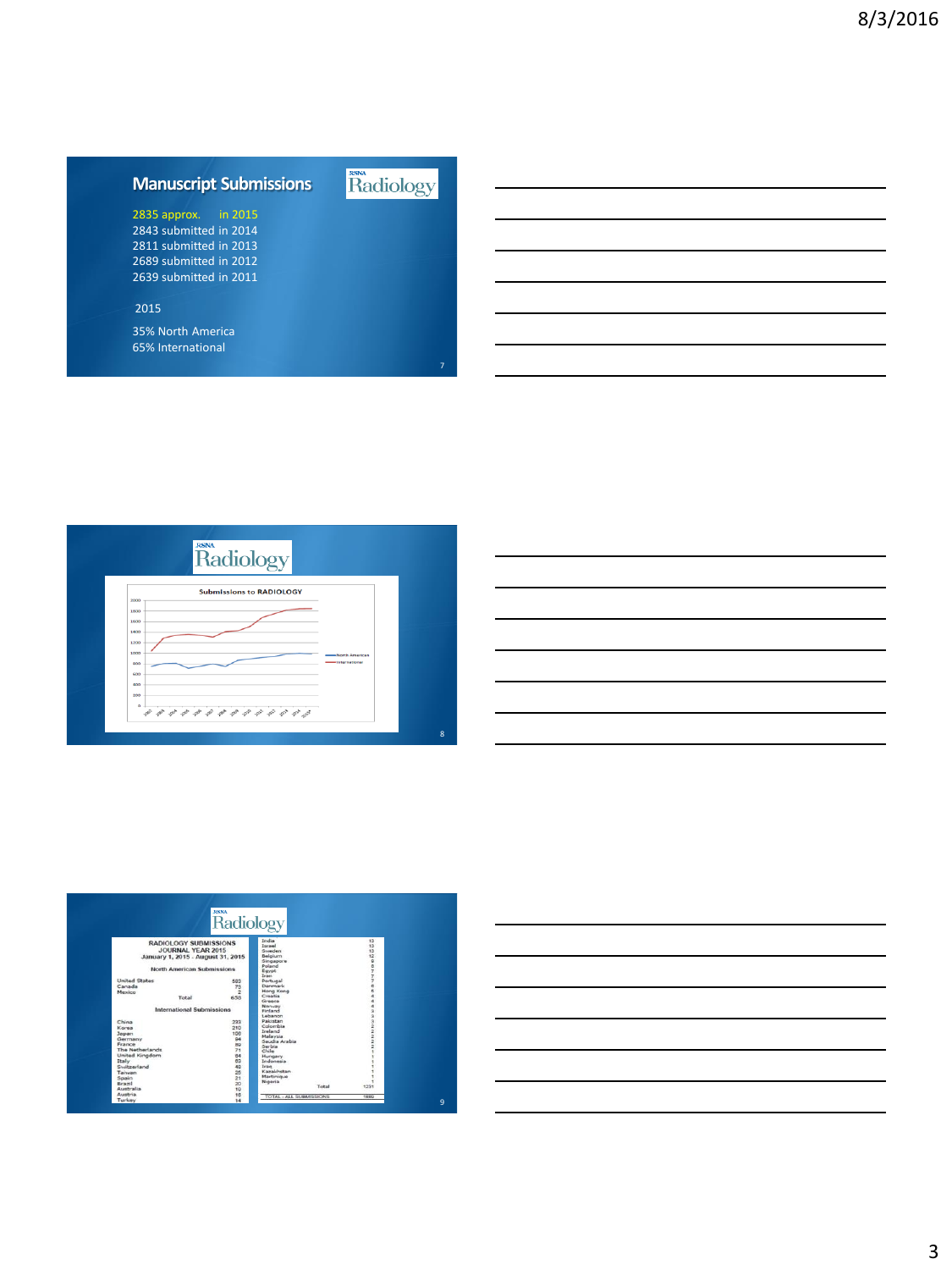





| <u> 1989 - Johann Stoff, deutscher Stoffen und der Stoffen und der Stoffen und der Stoffen und der Stoffen und der</u> |  |  |
|------------------------------------------------------------------------------------------------------------------------|--|--|
| the contract of the contract of the contract of the contract of the contract of the contract of                        |  |  |
|                                                                                                                        |  |  |
|                                                                                                                        |  |  |
|                                                                                                                        |  |  |
|                                                                                                                        |  |  |
|                                                                                                                        |  |  |
|                                                                                                                        |  |  |



**Medical Physics and Informatics** E. Russell Ritenour, PhD

**Assistant Editors** Richard L. Morin, PhD Kent M. Ogden, PhD Daniel E. Wessell, MD, PhD AJR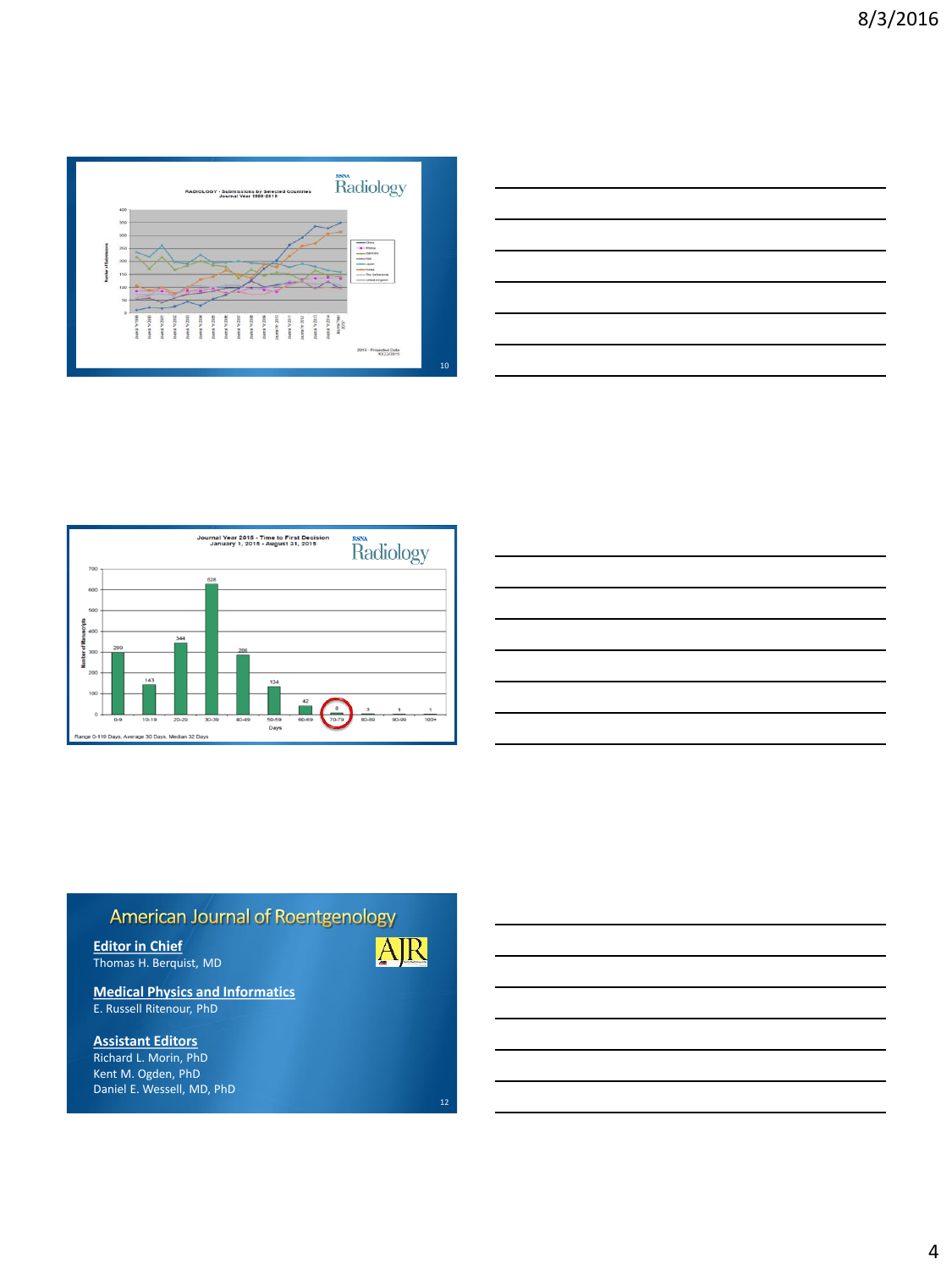

## **Types of articles**

Clinically related Articles for special issues "hot topics" Technical Innovations

13

14

ISI Impact factor (2015): 2.66

AJR **Guest Editorial** Section Editor's Notebook: Medical Physics and Informatics-What Has My Physicist Done for Me Lately? with any necessary caution as to need<br>urther steps, such as communication<br>occumentation. In other words, it is the<br>of communication that physicians have<br>of communication that physicians have<br>vastious medical colleagues on of a medical the great mathematician and physicist BI<br>Pascal scenus to be the earliest. I had to<br>beck to my office and look that up.<br>Please send comments and suggestion<br>FAQs in Medical Physics to the AJR Es<br>Mathiol Physics and Informat y today? To be sure, a grow-<br>tg body of statutory authority

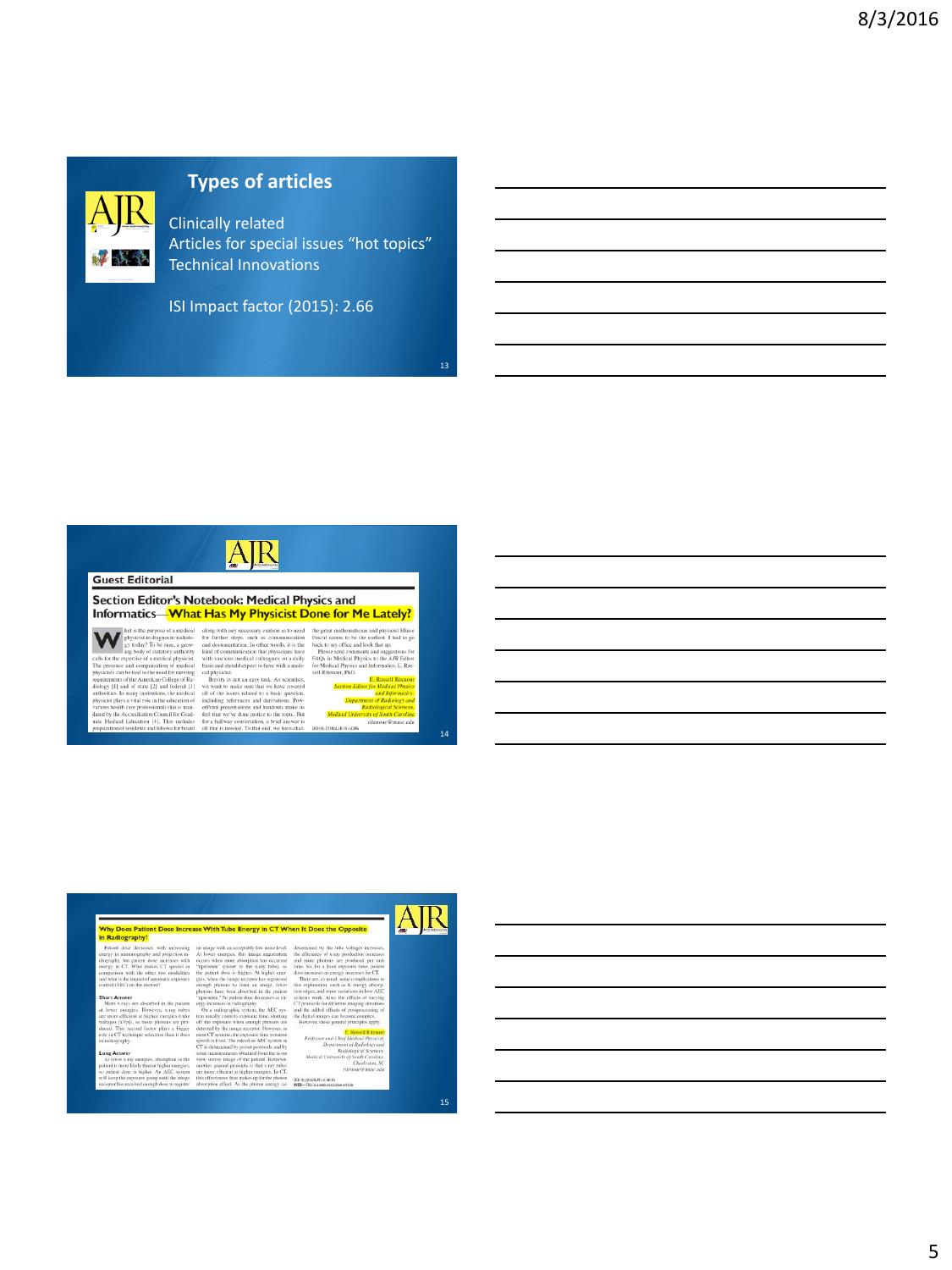



Manuscripts received per year: Approx. 2,000 Equal author contribution allowed United States: 50.2 % International: 49.8 % Ithenticate® software is used Rejected in pre-review: ~10% Average time for first decision: 30 days Acceptance rate: Approx. 20%

### **JACR**

Journal of the American College of Radiology



Editor-in-Chief Bruce J. Hillman, MD

Associate Editor for Physics Mahadevappa Mahesh, MS, PhD

Board members (Physicists) Richard L. Morin, PhD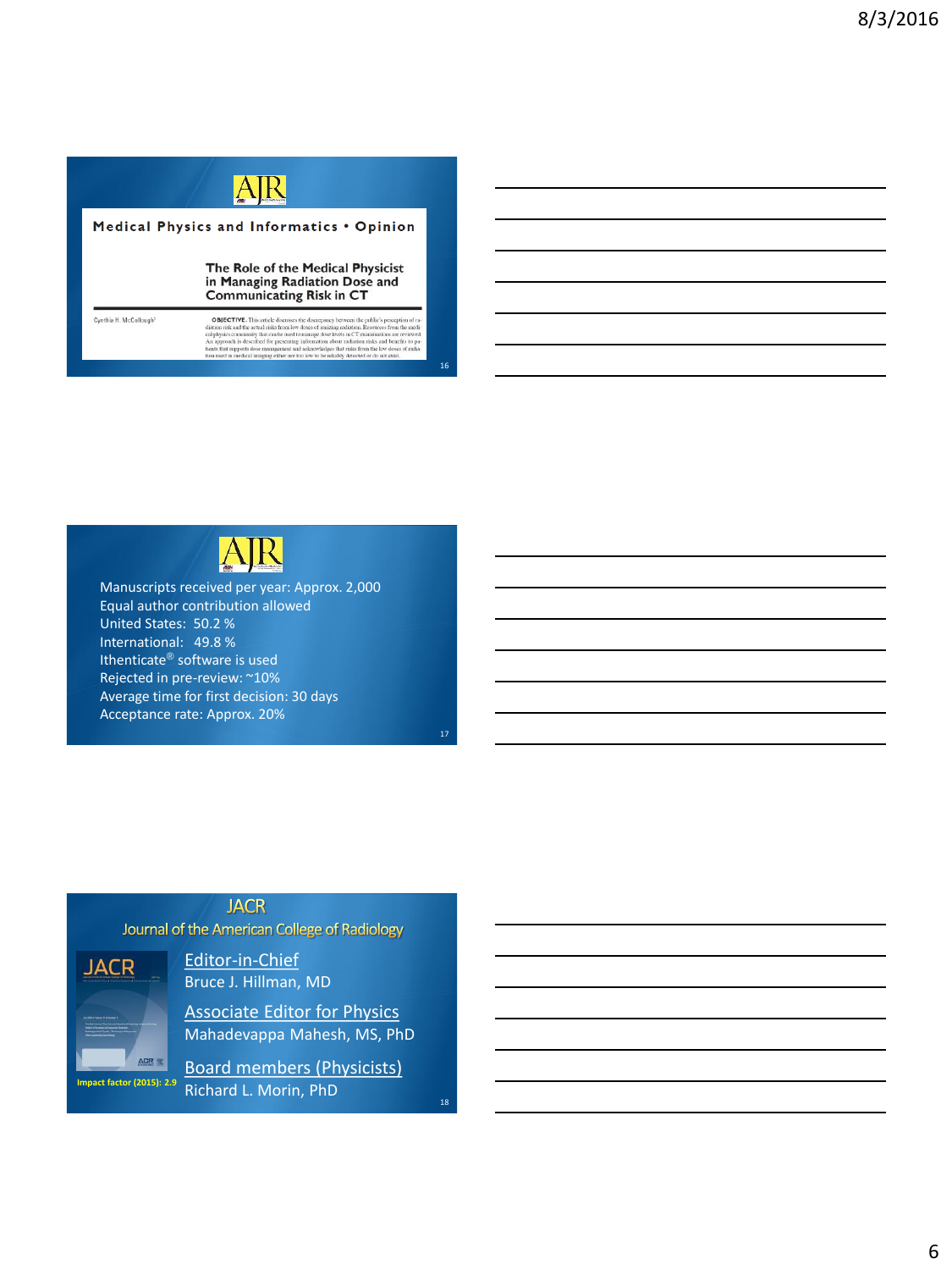

JACR focuses on health services research and policy, clinical practice management, leadership, and training and education. It does not publish technical notes, clinical research, or reviews. Physics-related work published to date has mostly focused on quality improvement, especially dose reduction.

JACR has an associate editor for physics and a monthly column, The Medical Physics Consult. Of all submitted manuscripts, the acceptance rate is exactly 50%.

JACR | Journal of the American  $\begin{picture}(20,20) \put(0,0){\line(1,0){10}} \put(15,0){\line(1,0){10}} \put(15,0){\line(1,0){10}} \put(15,0){\line(1,0){10}} \put(15,0){\line(1,0){10}} \put(15,0){\line(1,0){10}} \put(15,0){\line(1,0){10}} \put(15,0){\line(1,0){10}} \put(15,0){\line(1,0){10}} \put(15,0){\line(1,0){10}} \put(15,0){\line(1,0){10}} \put(15,0){\line(1$ MAHADEVAPPA MAHESH, MS, PHD, RICHARD L. MORIN, PHD CT Scans and Cancer Risks-A Practical **Middle Path**  $\label{thm:main}$  When a<br>ricks on CT scans or other  $\quad$  if we had the ability to track the<br> $\qquad$  Is there a middle ground we can medical imaging studies involving<br> $\qquad$  number of CT scans performed  $\qquad$ <br>also start a dialogue t Case Studies in Clinical Practice Management  $20$ 

## **HEALTH PHYSICS**

Editor-in-Chief Michael T. Ryan, PhD

### Editorial Board

Extensive with expertise in radiation protection, dosimetry and some in medical physics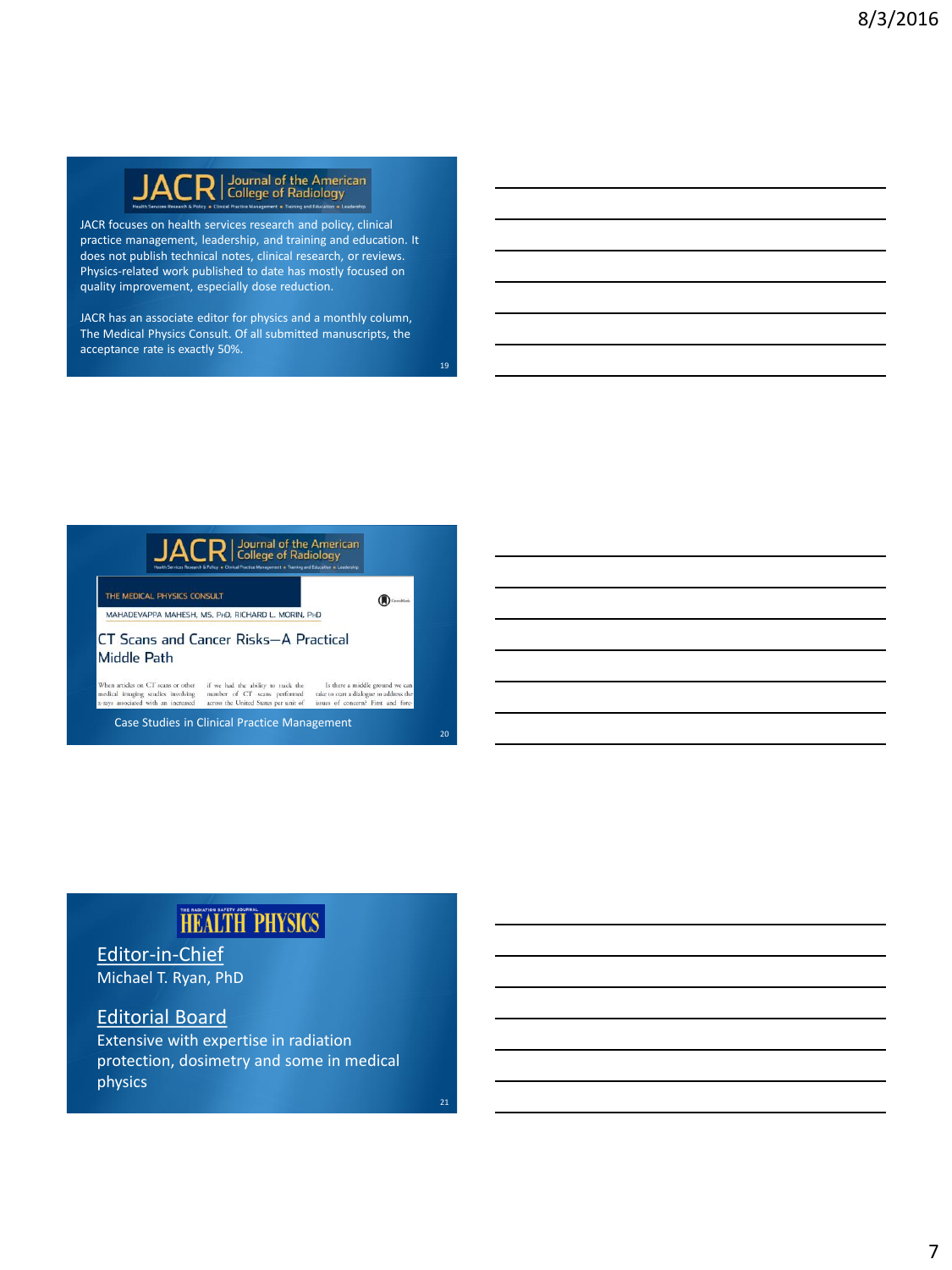## **HEALTH PHYSICS**

Health Physics is the official journal of the Health Physics Society

Turnaround time from submission to first decision from the Editor is 43 days.

Time from submission to publication is approximately 7 months.

Submissions may be made to *Health Physics* or *Operational Radiation Safety* online at the Editorial Manager website [http://www.editorialmanager.com/hpj/default.aspx.](http://www.editorialmanager.com/hpj/default.aspx))

**HEALTH PHYSICS** General focus area **HEALTH**<br>PHYSICS Radiation safety Disciplines include Health physics Radiation dosimetry Impact factor: 1.19 Operational radiation safety Radiation epidemiology, radiation effects, radioactive materials (industry or medical) 23 http://journals.lww.com/health-physics/pages/aboutthejournal.aspx

# **HEALTH PHYSICS**

Current acceptance rate: 75-80%